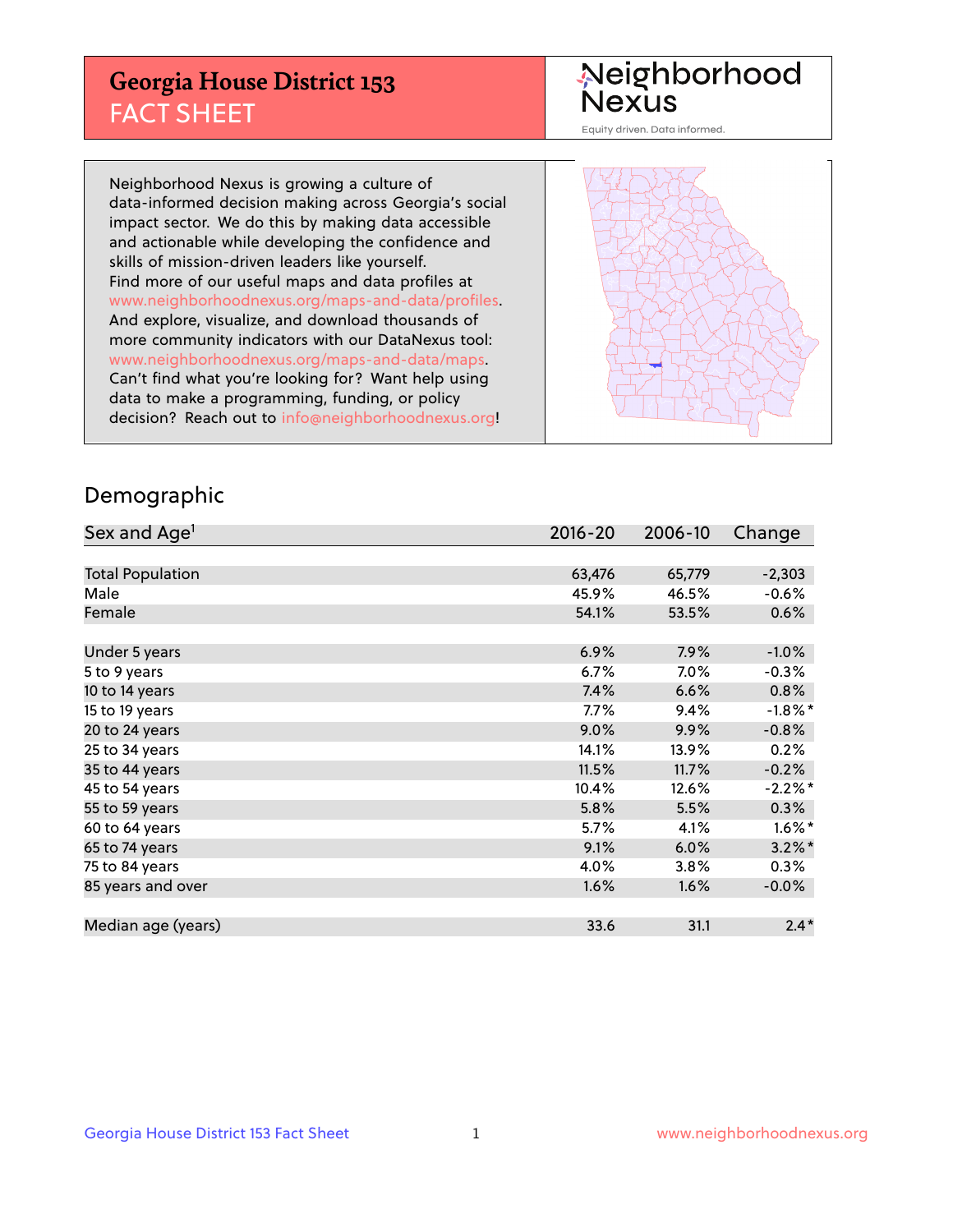## Demographic, continued...

| Race <sup>2</sup>                                            | $2016 - 20$ | 2006-10 | Change     |
|--------------------------------------------------------------|-------------|---------|------------|
| <b>Total population</b>                                      | 63,476      | 65,779  | $-2,303$   |
| One race                                                     | 97.8%       | 99.0%   | $-1.2%$ *  |
| White                                                        | 25.6%       | 32.7%   | $-7.0\%$ * |
| <b>Black or African American</b>                             | 69.3%       | 64.2%   | $5.1\%$ *  |
| American Indian and Alaska Native                            | 0.3%        | 0.2%    | 0.0%       |
| Asian                                                        | 1.2%        | 1.0%    | 0.2%       |
| Native Hawaiian and Other Pacific Islander                   | 0.1%        | 0.0%    | 0.1%       |
| Some other race                                              | 1.3%        | 0.9%    | 0.4%       |
| Two or more races                                            | 2.2%        | 1.0%    | $1.2\%$ *  |
| Race alone or in combination with other race(s) <sup>3</sup> | $2016 - 20$ | 2006-10 | Change     |
| Total population                                             | 63,476      | 65,779  | $-2,303$   |
| White                                                        | 27.6%       | 33.3%   | $-5.7\%$ * |
| <b>Black or African American</b>                             | 71.1%       | 65.0%   | $6.1\%$ *  |
| American Indian and Alaska Native                            | 0.6%        | 0.5%    | 0.0%       |
| Asian                                                        | 1.5%        | 1.1%    | 0.3%       |
| Native Hawaiian and Other Pacific Islander                   | 0.1%        | 0.0%    | 0.1%       |
| Some other race                                              | 1.5%        | 1.1%    | 0.4%       |
|                                                              |             |         |            |
| Hispanic or Latino and Race <sup>4</sup>                     | $2016 - 20$ | 2006-10 | Change     |
| Total population                                             | 63,476      | 65,779  | $-2,303$   |
| Hispanic or Latino (of any race)                             | 3.1%        | 2.6%    | 0.5%       |
| Not Hispanic or Latino                                       | 96.9%       | 97.4%   | $-0.5%$    |
| White alone                                                  | 24.5%       | 31.8%   | $-7.3\%$ * |
| Black or African American alone                              | 68.8%       | 63.7%   | $5.1\%$ *  |
| American Indian and Alaska Native alone                      | 0.2%        | 0.2%    | 0.0%       |
| Asian alone                                                  | 1.1%        | 1.0%    | 0.1%       |
| Native Hawaiian and Other Pacific Islander alone             | 0.0%        | 0.0%    | 0.0%       |
| Some other race alone                                        | 0.2%        | 0.0%    | 0.2%       |
| Two or more races                                            | 2.0%        | 0.6%    | $1.4\%$ *  |
| U.S. Citizenship Status <sup>5</sup>                         | $2016 - 20$ | 2006-10 | Change     |
|                                                              |             |         |            |
| Foreign-born population                                      | 1,492       | 1,734   | $-242$     |
| Naturalized U.S. citizen                                     | 35.4%       | 32.8%   | 2.6%       |
| Not a U.S. citizen                                           | 64.6%       | 67.2%   | $-2.6%$    |
|                                                              |             |         |            |
| Citizen, Voting Age Population <sup>6</sup>                  | 2016-20     | 2006-10 | Change     |
| Citizen, 18 and over population                              | 46,735      | 47,469  | $-734$     |
| Male                                                         | 43.8%       | 44.6%   | $-0.7%$    |
| Female                                                       | 56.2%       | 55.4%   | 0.7%       |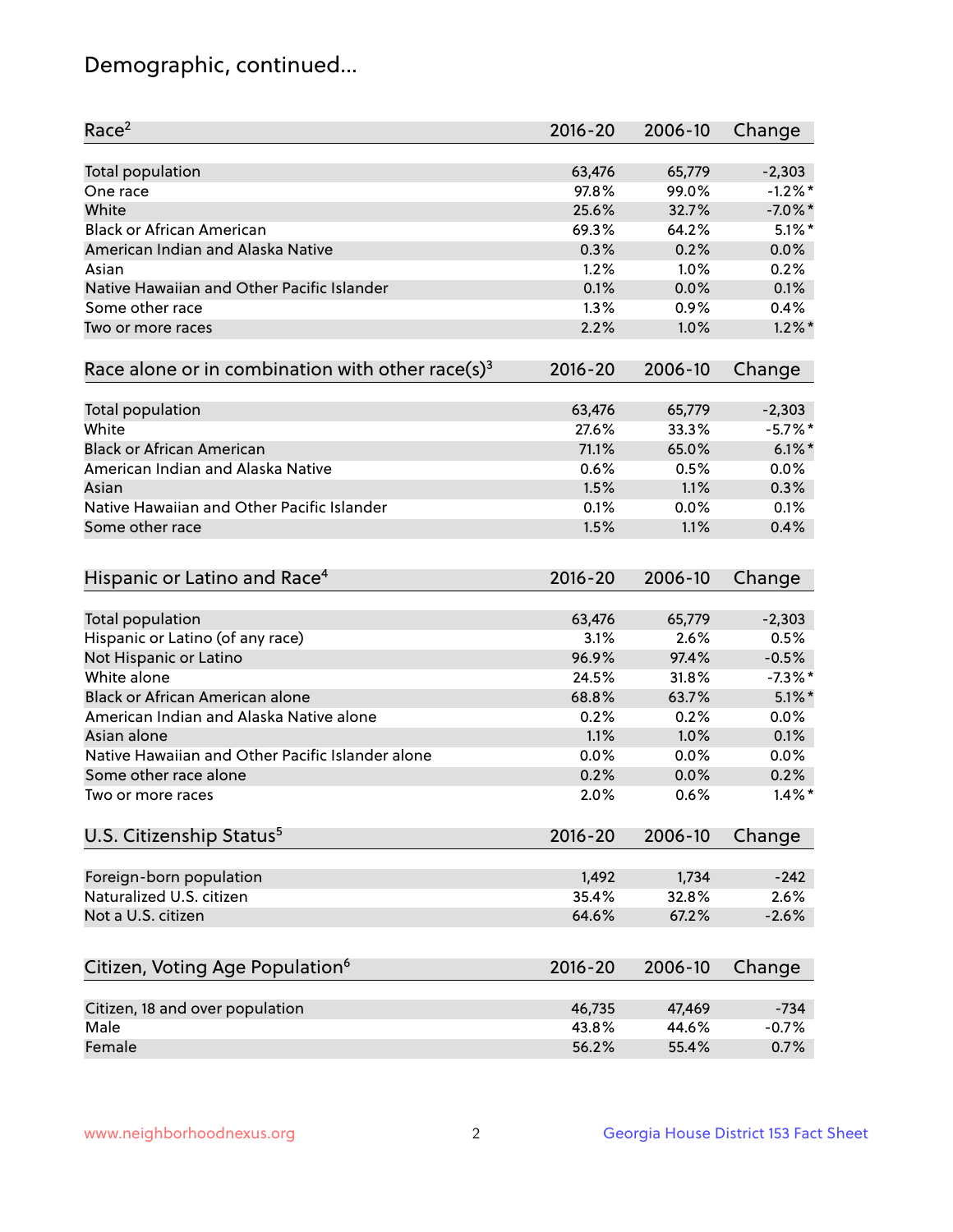#### Economic

| Income <sup>7</sup>                                 | $2016 - 20$ | 2006-10 | Change     |
|-----------------------------------------------------|-------------|---------|------------|
|                                                     |             |         |            |
| All households                                      | 24,138      | 25,020  | $-882*$    |
| Less than \$10,000                                  | 13.3%       | 14.6%   | $-1.3%$    |
| \$10,000 to \$14,999                                | 7.1%        | 9.3%    | $-2.2\%$ * |
| \$15,000 to \$24,999                                | 13.8%       | 18.1%   | $-4.3\%$ * |
| \$25,000 to \$34,999                                | 11.5%       | 13.6%   | $-2.1%$    |
| \$35,000 to \$49,999                                | 15.5%       | 13.6%   | 1.9%       |
| \$50,000 to \$74,999                                | 17.7%       | 14.5%   | $3.2\%$ *  |
| \$75,000 to \$99,999                                | 8.2%        | 7.8%    | 0.4%       |
| \$100,000 to \$149,999                              | 8.1%        | 4.7%    | $3.3\%$ *  |
| \$150,000 to \$199,999                              | 2.3%        | 1.5%    | 0.8%       |
| \$200,000 or more                                   | 2.5%        | 2.2%    | 0.3%       |
| Median household income (dollars)                   | 40,189      | 30,752  | $9,437*$   |
| Mean household income (dollars)                     | 53,173      | 46,297  | 6,876*     |
| With earnings                                       | 72.4%       | 74.4%   | $-2.0%$    |
| Mean earnings (dollars)                             | 54,777      | 46,286  | 8,491*     |
| <b>With Social Security</b>                         | 33.7%       | 27.3%   | $6.4\%$ *  |
| Mean Social Security income (dollars)               | 16,613      | 13,499  | $3,114*$   |
| With retirement income                              | 19.4%       | 15.5%   | $3.8\%$ *  |
| Mean retirement income (dollars)                    | 20,990      | 25,767  | $-4,777$   |
| With Supplemental Security Income                   | $11.0\%$    | 7.6%    | $3.4\%$ *  |
| Mean Supplemental Security Income (dollars)         | 9,302       | 8,713   | 589        |
| With cash public assistance income                  | 1.4%        | 2.3%    | $-0.9%$    |
| Mean cash public assistance income (dollars)        | 1,116       | 2,120   | $-1,004*$  |
| With Food Stamp/SNAP benefits in the past 12 months | 25.5%       | 20.4%   | $5.1\%$ *  |
|                                                     |             |         |            |
| Families                                            | 13,656      | 15,104  | $-1,449*$  |
| Less than \$10,000                                  | 10.6%       | 12.2%   | $-1.6%$    |
| \$10,000 to \$14,999                                | 5.3%        | 7.8%    | $-2.5%$    |
| \$15,000 to \$24,999                                | 10.0%       | 14.6%   | $-4.6\%$ * |
| \$25,000 to \$34,999                                | 11.4%       | 11.9%   | $-0.5%$    |
| \$35,000 to \$49,999                                | 14.6%       | 15.3%   | $-0.7%$    |
| \$50,000 to \$74,999                                | 21.0%       | 16.1%   | $5.0\%$ *  |
| \$75,000 to \$99,999                                | 9.1%        | 10.9%   | $-1.8%$    |
| \$100,000 to \$149,999                              | 10.9%       | 6.3%    | 4.7%       |
| \$150,000 to \$199,999                              | 3.4%        | 1.8%    | 1.5%       |
| \$200,000 or more                                   | 3.7%        | 3.2%    | 0.5%       |
| Median family income (dollars)                      | 47,827      | 37,986  | 9,841*     |
| Mean family income (dollars)                        | 63,379      | 54,562  | 8,817*     |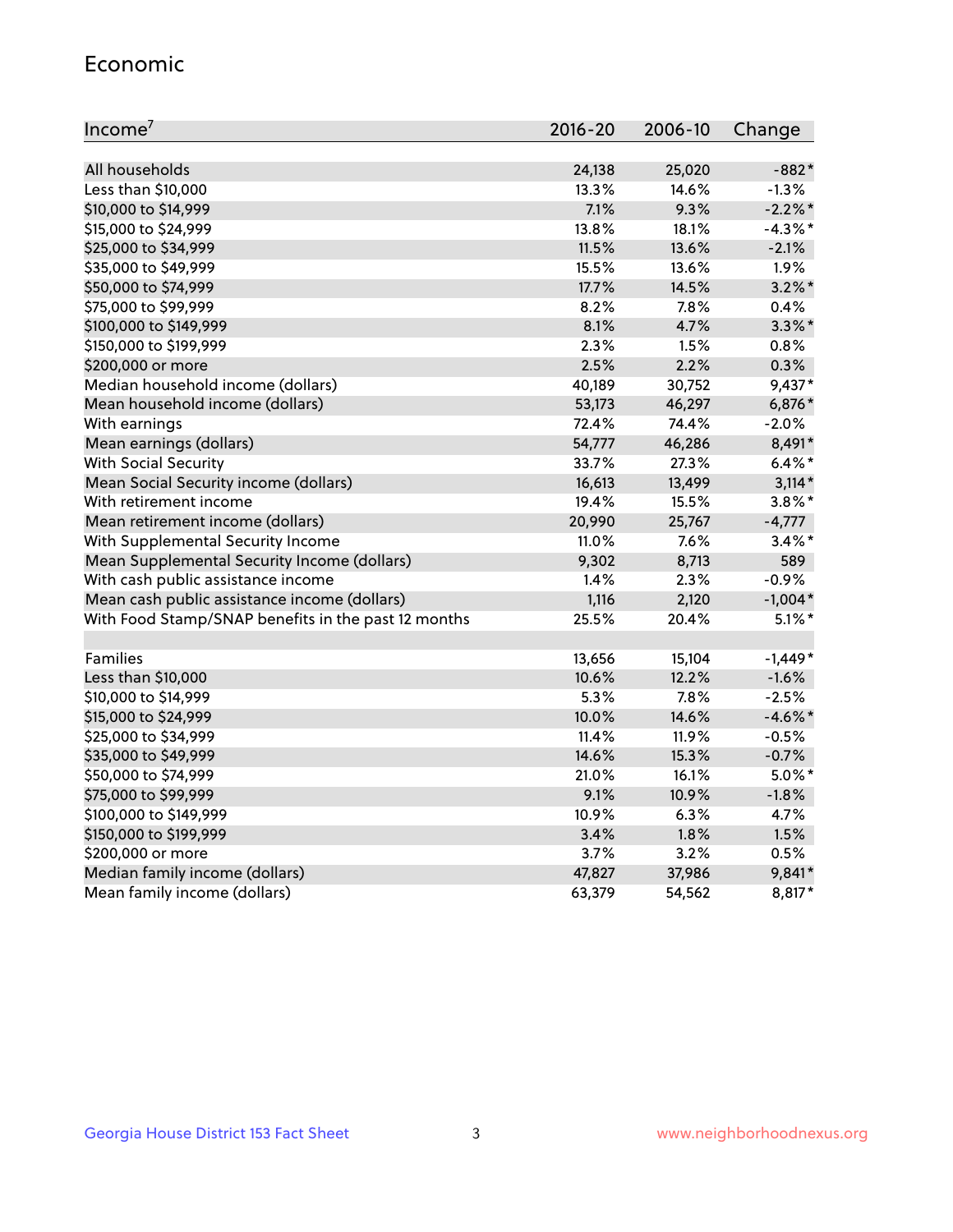## Economic, continued...

| Income, continued <sup>8</sup>                                        | $2016 - 20$ | 2006-10        | Change     |
|-----------------------------------------------------------------------|-------------|----------------|------------|
|                                                                       |             |                |            |
| Nonfamily households                                                  | 10,483      | 9,916          | 567        |
| Median nonfamily income (dollars)                                     | 27,346      | 22,167         | 5,179*     |
| Mean nonfamily income (dollars)                                       | 37,751      | 32,274         | 5,477*     |
| Median earnings for workers (dollars)                                 | 26,523      | 20,293         | $6,231*$   |
| Median earnings for male full-time, year-round workers                | 42,139      | 34,634         | 7,505*     |
| (dollars)                                                             |             |                |            |
| Median earnings for female full-time, year-round workers<br>(dollars) | 33,929      | 27,388         | $6,540*$   |
| Per capita income (dollars)                                           | 21,660      | 18,525         | $3,135*$   |
|                                                                       |             |                |            |
| Families and People Below Poverty Level <sup>9</sup>                  | $2016 - 20$ | 2006-10        | Change     |
|                                                                       |             |                |            |
| <b>All families</b>                                                   | 22.8%       | 24.8%          | $-2.0%$    |
| With related children under 18 years                                  | 33.2%       | 38.7%          | $-5.5%$    |
| With related children under 5 years only                              | 36.9%       | 51.5%          | $-14.5%$   |
| Married couple families                                               | 6.8%        | 8.2%           | $-1.4%$    |
| With related children under 18 years                                  | 10.7%       | 14.1%          | $-3.5%$    |
| With related children under 5 years only                              | 18.8%       | 11.3%          | 7.5%       |
| Families with female householder, no husband present                  | 38.3%       | 43.4%          | $-5.1%$    |
| With related children under 18 years                                  | 44.9%       | 53.3%          | $-8.4\%$ * |
| With related children under 5 years only                              | 48.7%       | 63.9%          | $-15.2%$   |
| All people                                                            | 28.7%       | 31.7%          | $-3.1%$    |
| Under 18 years                                                        | 38.2%       | 46.5%          | $-8.2%$    |
| Related children under 18 years                                       | 37.2%       | 45.3%          | $-8.1\%$ * |
| Related children under 5 years                                        | 37.6%       | 51.8%          | $-14.2%$   |
| Related children 5 to 17 years                                        | 37.1%       | 42.4%          | $-5.3%$    |
| 18 years and over                                                     | 25.3%       | 26.3%          | $-0.9%$    |
| 18 to 64 years                                                        | 27.2%       | 28.4%          | $-1.2%$    |
| 65 years and over                                                     | 17.9%       | 15.0%          | 2.8%       |
| People in families                                                    | 24.9%       | 29.2%          | $-4.3%$    |
| Unrelated individuals 15 years and over                               | 39.6%       | 39.7%          | $-0.1%$    |
|                                                                       |             |                |            |
| Non-Hispanic white people                                             | 11.4%       | 10.7%          | 0.7%       |
|                                                                       | 34.4%       |                | $-7.1\%$ * |
| Black or African-American people                                      | 15.8%       | 41.5%<br>24.5% | $-8.7%$    |
| Asian people                                                          | 39.4%       |                |            |
| Hispanic or Latino people                                             |             | 52.3%          | $-12.9%$   |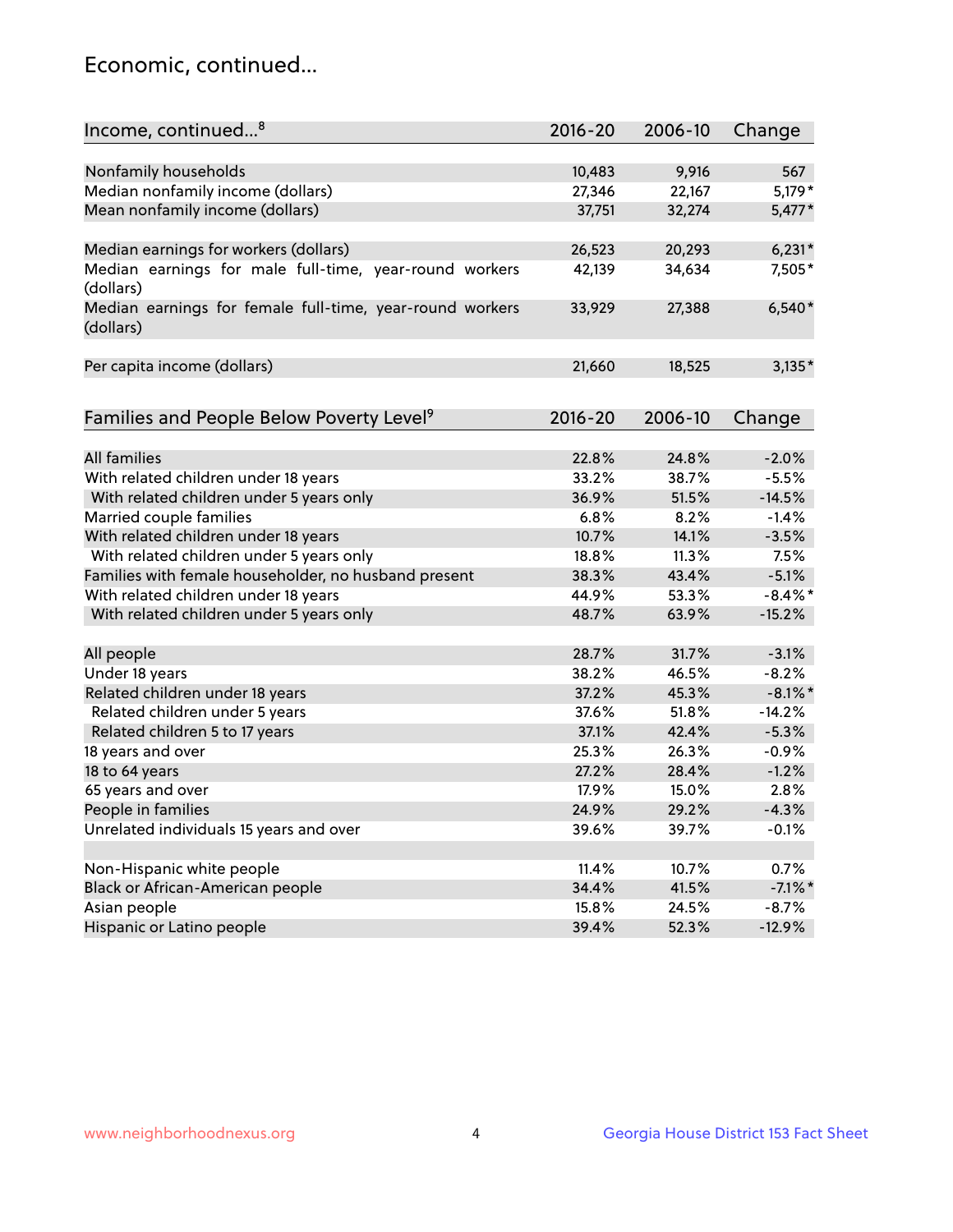## Employment

| Employment Status <sup>10</sup>                               | $2016 - 20$ | 2006-10 | Change     |
|---------------------------------------------------------------|-------------|---------|------------|
|                                                               |             |         |            |
| Population 16 years and over                                  | 49,475      | 50,706  | $-1,231$   |
| In labor force                                                | 57.0%       | 58.7%   | $-1.7%$    |
| Civilian labor force                                          | 56.8%       | 58.6%   | $-1.8%$    |
| Employed                                                      | 50.6%       | 50.5%   | 0.2%       |
| Unemployed                                                    | 6.1%        | 8.1%    | $-2.0%$    |
| <b>Armed Forces</b>                                           | 0.3%        | 0.2%    | 0.1%       |
| Not in labor force                                            | 43.0%       | 41.3%   | 1.7%       |
|                                                               |             |         |            |
| Civilian labor force                                          | 28,089      | 29,698  | $-1,609$   |
| <b>Unemployment Rate</b>                                      | 10.8%       | 13.8%   | $-3.0%$    |
|                                                               |             |         |            |
| Females 16 years and over                                     | 27,409      | 27,829  | $-420$     |
| In labor force                                                | 57.7%       | 57.1%   | 0.6%       |
| Civilian labor force                                          | 57.6%       | 57.1%   | 0.6%       |
| Employed                                                      | 51.4%       | 49.4%   | 2.0%       |
| Own children of the householder under 6 years                 | 4,860       | 6,137   | $-1,277*$  |
| All parents in family in labor force                          | 83.4%       | 65.9%   | 17.5%*     |
|                                                               |             |         |            |
| Own children of the householder 6 to 17 years                 | 9,427       | 9,327   | 100        |
| All parents in family in labor force                          | 80.3%       | 71.0%   | 9.4%       |
|                                                               |             |         |            |
| Industry <sup>11</sup>                                        | $2016 - 20$ | 2006-10 | Change     |
|                                                               |             |         |            |
| Civilian employed population 16 years and over                | 25,053      | 25,595  | $-542$     |
| Agriculture, forestry, fishing and hunting, and mining        | 1.6%        | 2.1%    | $-0.5%$    |
| Construction                                                  | 4.0%        | 4.2%    | $-0.2%$    |
| Manufacturing                                                 | 8.9%        | 11.6%   | $-2.7\%$ * |
| Wholesale trade                                               | 2.5%        | 2.3%    | 0.2%       |
| Retail trade                                                  | 12.6%       | 11.2%   | 1.4%       |
| Transportation and warehousing, and utilities                 | 6.1%        | 4.6%    | 1.4%       |
| Information                                                   | 1.4%        | 2.1%    | $-0.7%$    |
| Finance and insurance, and real estate and rental and leasing | 4.9%        | 4.1%    | 0.8%       |
| Professional, scientific, and management, and administrative  | 9.2%        | 8.2%    | 1.0%       |
| and waste management services                                 |             |         |            |
| Educational services, and health care and social assistance   | 25.0%       | 26.8%   | $-1.8%$    |
| Arts, entertainment, and recreation, and accommodation and    | 10.5%       | 9.8%    | 0.8%       |
| food services                                                 |             |         |            |
| Other services, except public administration                  | 5.5%        | 4.8%    | 0.7%       |
| Public administration                                         | 7.8%        | 8.2%    | $-0.3%$    |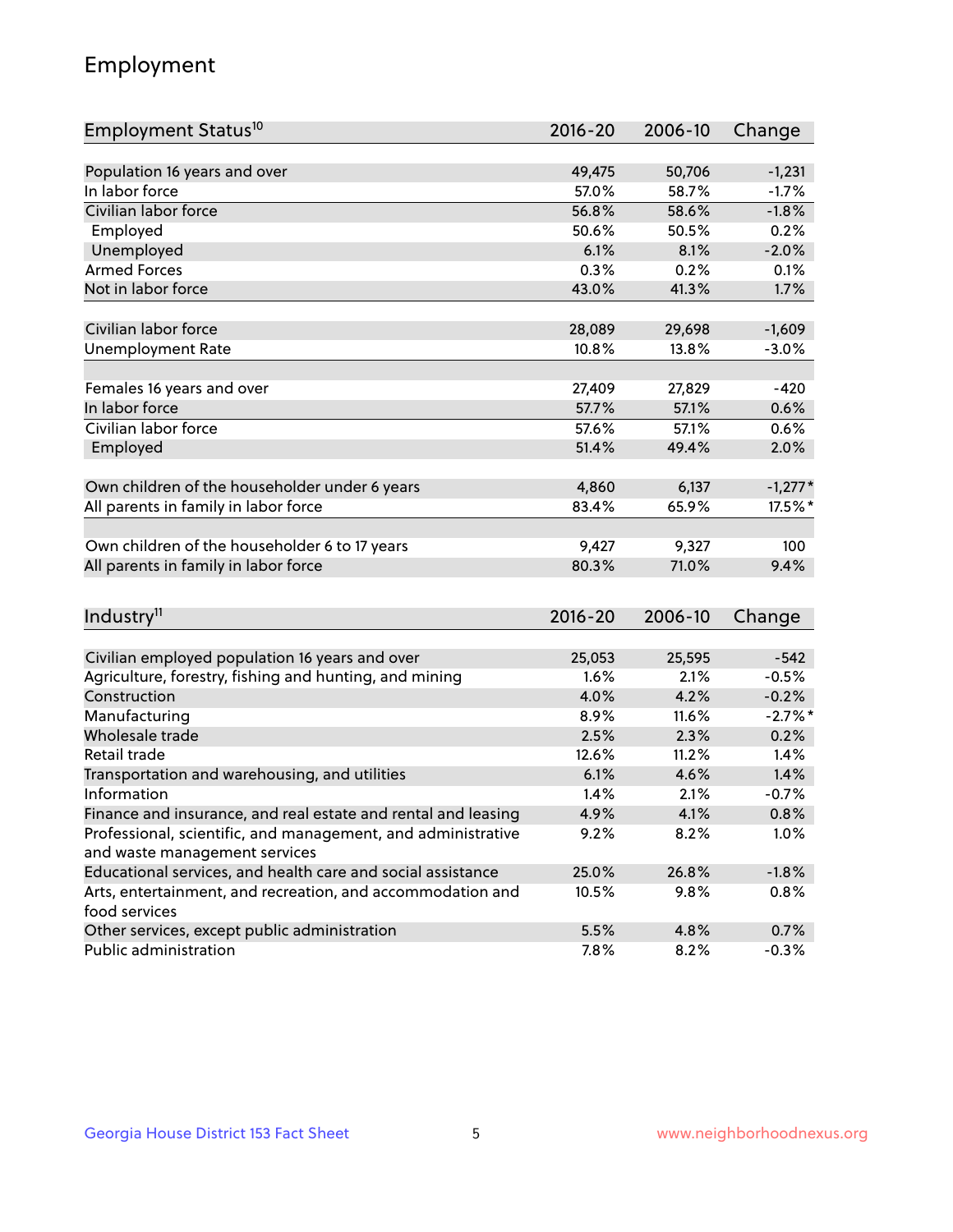## Employment, continued...

| Occupation <sup>12</sup>                                                    | $2016 - 20$ | 2006-10 | Change     |
|-----------------------------------------------------------------------------|-------------|---------|------------|
| Civilian employed population 16 years and over                              |             |         |            |
|                                                                             | 25,053      | 25,595  | $-542$     |
| Management, business, science, and arts occupations                         | 29.8%       | 28.3%   | $1.5\%$ *  |
| Service occupations                                                         | 23.3%       | 22.5%   | 0.8%       |
| Sales and office occupations                                                | 24.2%       | 24.8%   | $-0.6%$    |
| Natural<br>and<br>resources,<br>construction,<br>maintenance<br>occupations | 7.0%        | 8.8%    | $-1.9%$    |
| Production, transportation, and material moving occupations                 | 15.7%       | 15.5%   | 0.2%       |
| Class of Worker <sup>13</sup>                                               | $2016 - 20$ | 2006-10 | Change     |
|                                                                             |             |         |            |
| Civilian employed population 16 years and over                              | 25,053      | 25,595  | $-542$     |
| Private wage and salary workers                                             | 76.7%       | 72.2%   | 4.5%       |
| Government workers                                                          | 19.1%       | 23.8%   | $-4.6\%$ * |
| Self-employed in own not incorporated business workers                      | 4.0%        | 4.0%    | 0.0%       |
| Unpaid family workers                                                       | 0.2%        | 0.1%    | 0.1%       |
| Job Flows <sup>14</sup>                                                     | 2019        | 2010    | Change     |
|                                                                             |             |         |            |
| Total Jobs in district                                                      | 36,657      | 37,776  | $-1,119$   |
| Held by residents of district                                               | 28.4%       | 31.1%   | $-2.7%$    |
| Held by non-residents of district                                           | 71.6%       | 68.9%   | 2.7%       |
| Jobs by Industry Sector <sup>15</sup>                                       | 2019        | 2010    |            |
|                                                                             |             |         | Change     |
| Total Jobs in district                                                      | 36,657      | 37,776  | $-1,119$   |
| Goods Producing sectors                                                     | 7.0%        | 7.5%    | $-0.4%$    |
| Trade, Transportation, and Utilities sectors                                | 16.8%       | 18.7%   | $-2.0%$    |
| All Other Services sectors                                                  | 76.2%       | 73.8%   | 2.4%       |
|                                                                             |             |         |            |
| Total Jobs in district held by district residents                           | 10,395      | 11,738  | $-1,343$   |
| <b>Goods Producing sectors</b>                                              | 4.8%        | 6.0%    | $-1.1%$    |
| Trade, Transportation, and Utilities sectors                                | 13.4%       | 13.4%   | 0.1%       |
| All Other Services sectors                                                  | 81.7%       | 80.7%   | 1.0%       |
|                                                                             |             |         |            |
| Jobs by Earnings <sup>16</sup>                                              | 2019        | 2010    | Change     |
|                                                                             |             |         |            |
| Total Jobs in district                                                      | 36,657      | 37,776  | $-1,119$   |
| Jobs with earnings \$1250/month or less                                     | 28.2%       | 31.9%   | $-3.7%$    |
| Jobs with earnings \$1251/month to \$3333/month                             | 41.4%       | 43.6%   | $-2.2%$    |
| Jobs with earnings greater than \$3333/month                                | 30.4%       | 24.5%   | 5.9%       |
|                                                                             |             |         |            |
| Total Jobs in district held by district residents                           | 10,395      | 11,738  | $-1,343$   |
| Jobs with earnings \$1250/month or less                                     | 31.0%       | 33.0%   | $-2.1%$    |
| Jobs with earnings \$1251/month to \$3333/month                             | 43.2%       | 44.9%   | $-1.7%$    |
| Jobs with earnings greater than \$3333/month                                | 25.8%       | 22.1%   | 3.8%       |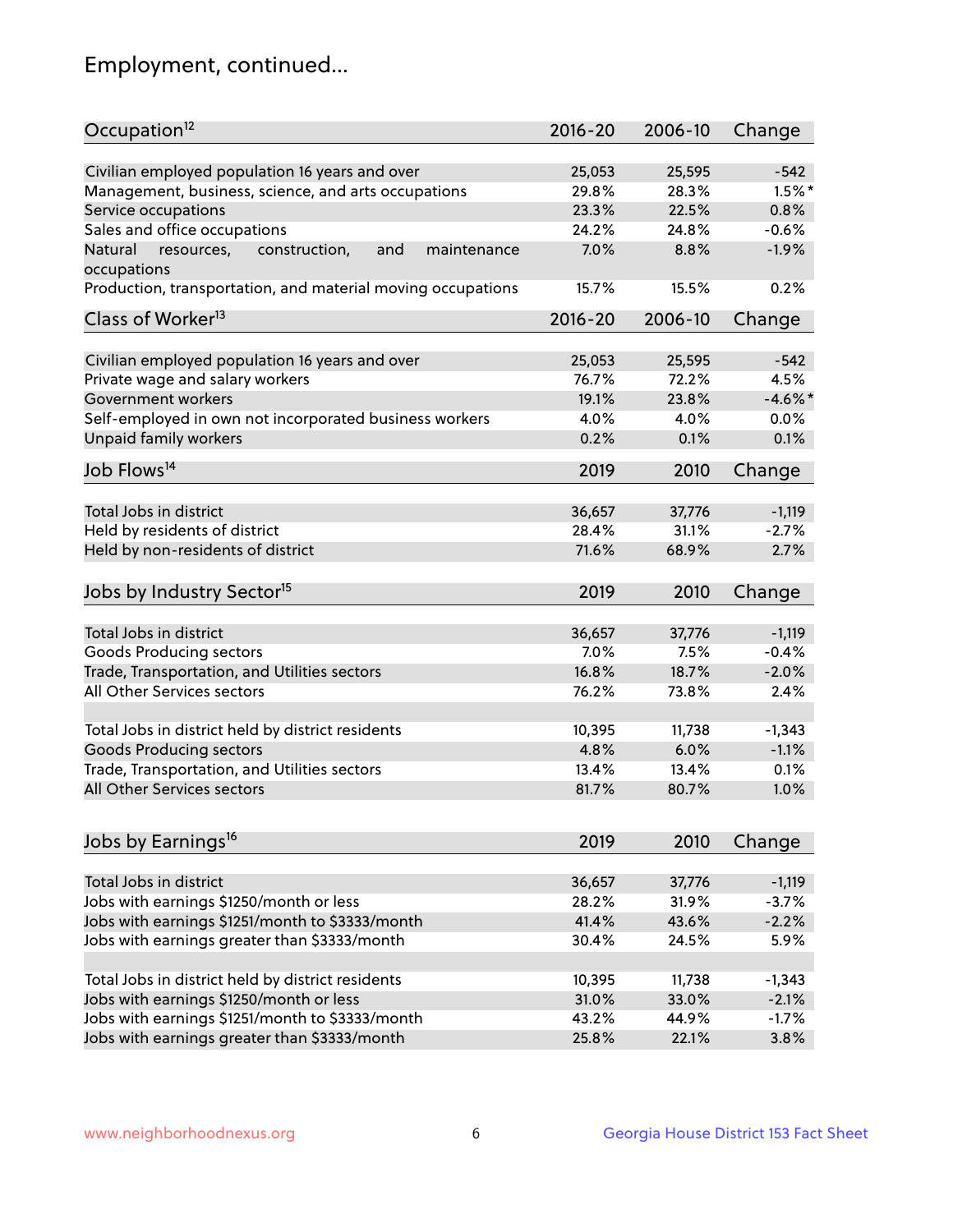## Employment, continued...

| 2019   | 2010   | Change   |
|--------|--------|----------|
|        |        |          |
| 36,657 | 37,776 | $-1,119$ |
| 24.5%  | 25.1%  | $-0.6%$  |
| 53.6%  | 56.8%  | $-3.2%$  |
| 21.9%  | 18.0%  | 3.8%     |
|        |        |          |
| 10,395 | 11,738 | $-1,343$ |
| 23.4%  | 24.5%  | $-1.1%$  |
| 53.6%  | 56.8%  | $-3.2%$  |
| 23.0%  | 18.7%  | 4.3%     |
|        |        |          |

#### Education

| School Enrollment <sup>18</sup>                | $2016 - 20$ | 2006-10 | Change    |
|------------------------------------------------|-------------|---------|-----------|
|                                                |             |         |           |
| Population 3 years and over enrolled in school | 19,585      | 20,917  | $-1,331$  |
| Nursery school, preschool                      | 8.5%        | 7.4%    | 1.1%      |
| Kindergarten                                   | 4.1%        | 5.5%    | $-1.3%$   |
| Elementary school (grades 1-8)                 | 35.2%       | 33.3%   | $1.9\%$   |
| High school (grades 9-12)                      | 18.7%       | 18.2%   | 0.5%      |
| College or graduate school                     | 33.5%       | 35.6%   | $-2.1%$   |
| Educational Attainment <sup>19</sup>           | $2016 - 20$ | 2006-10 | Change    |
|                                                |             |         |           |
| Population 25 years and over                   | 39,537      | 38,930  | 608       |
| Less than 9th grade                            | 5.1%        | 5.8%    | $-0.8%$   |
| 9th to 12th grade, no diploma                  | 11.1%       | 13.7%   | $-2.6%$   |
| High school graduate (includes equivalency)    | 28.4%       | 29.2%   | $-0.8%$   |
| Some college, no degree                        | 23.8%       | 25.4%   | $-1.6%$   |
| Associate's degree                             | 9.1%        | 6.3%    | $2.8\%$ * |
| Bachelor's degree                              | 13.1%       | 11.8%   | 1.3%      |
| Graduate or professional degree                | $9.4\%$     | 7.7%    | $1.7\%$   |
|                                                |             |         |           |
| Percent high school graduate or higher         | 83.8%       | 80.5%   | 3.3%      |
| Percent bachelor's degree or higher            | 22.5%       | 19.6%   | 3.0%      |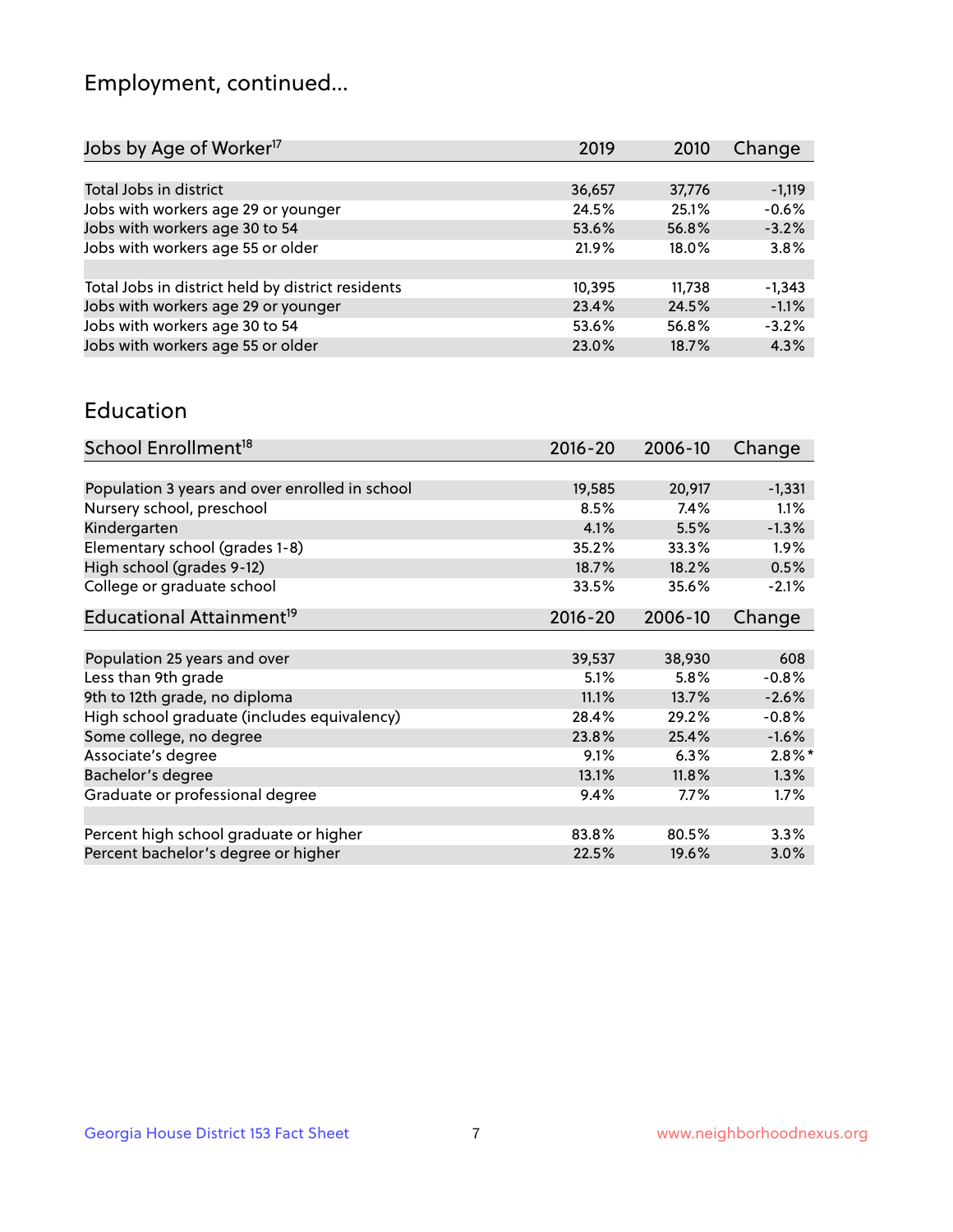## Housing

| Households by Type <sup>20</sup>                     | 2016-20     | 2006-10 | Change     |
|------------------------------------------------------|-------------|---------|------------|
|                                                      |             |         |            |
| <b>Total households</b>                              | 24,138      | 25,020  | $-882*$    |
| Family households (families)                         | 56.6%       | 60.4%   | $-3.8\%$ * |
| With own children under 18 years                     | 25.7%       | 27.7%   | $-2.0%$    |
| Married-couple family                                | 27.2%       | 31.8%   | $-4.5%$ *  |
| With own children of the householder under 18 years  | 7.9%        | 11.3%   | $-3.3\%$ * |
| Male householder, no wife present, family            | 4.1%        | 4.1%    | 0.1%       |
| With own children of the householder under 18 years  | 2.2%        | 2.0%    | 0.2%       |
| Female householder, no husband present, family       | 25.2%       | 24.5%   | 0.7%       |
| With own children of the householder under 18 years  | 15.6%       | 14.4%   | 1.2%       |
| Nonfamily households                                 | 43.4%       | 39.6%   | $3.8\%$ *  |
| Householder living alone                             | 37.8%       | 34.3%   | $3.4\%$ *  |
| 65 years and over                                    | 12.9%       | 8.7%    | $4.2\%$ *  |
|                                                      |             |         |            |
| Households with one or more people under 18 years    | 29.4%       | 33.1%   | $-3.7%$ *  |
| Households with one or more people 65 years and over | 28.5%       | 21.9%   | $6.6\%$ *  |
|                                                      |             |         |            |
| Average household size                               | 2.45        | 2.44    | 0.01       |
| Average family size                                  | 3.28        | 3.17    | 0.11       |
|                                                      |             |         |            |
| Housing Occupancy <sup>21</sup>                      | $2016 - 20$ | 2006-10 | Change     |
|                                                      |             |         |            |
| Total housing units                                  | 28,587      | 28,865  | $-278$     |
| Occupied housing units                               | 84.4%       | 86.7%   | $-2.2%$ *  |
| Vacant housing units                                 | 15.6%       | 13.3%   | 2.2%       |
|                                                      |             |         |            |
| Homeowner vacancy rate                               | 2.5         | 4.0     | $-1.5$     |
| Rental vacancy rate                                  | 6.4         | 6.4     | 0.0        |
|                                                      |             |         |            |
|                                                      |             |         |            |
| Units in Structure <sup>22</sup>                     | 2016-20     | 2006-10 | Change     |
| Total housing units                                  | 28,587      | 28,865  | $-278$     |
| 1-unit, detached                                     | 58.8%       | 55.2%   | $3.6\%$ *  |
|                                                      | 4.2%        | 3.6%    | 0.6%       |
| 1-unit, attached<br>2 units                          | 11.1%       | 11.8%   | $-0.8%$    |
|                                                      |             |         |            |
| 3 or 4 units                                         | 12.1%       | 9.2%    | $2.9\%*$   |
| 5 to 9 units                                         | 6.2%        | 9.1%    | $-2.9\%$ * |
| 10 to 19 units                                       | 2.8%        | 3.9%    | $-1.1%$    |
| 20 or more units                                     | 2.1%        | 2.3%    | $-0.2%$    |
| Mobile home                                          | 2.7%        | 4.9%    | $-2.2\%$ * |
| Boat, RV, van, etc.                                  | 0.0%        | 0.0%    | 0.0%       |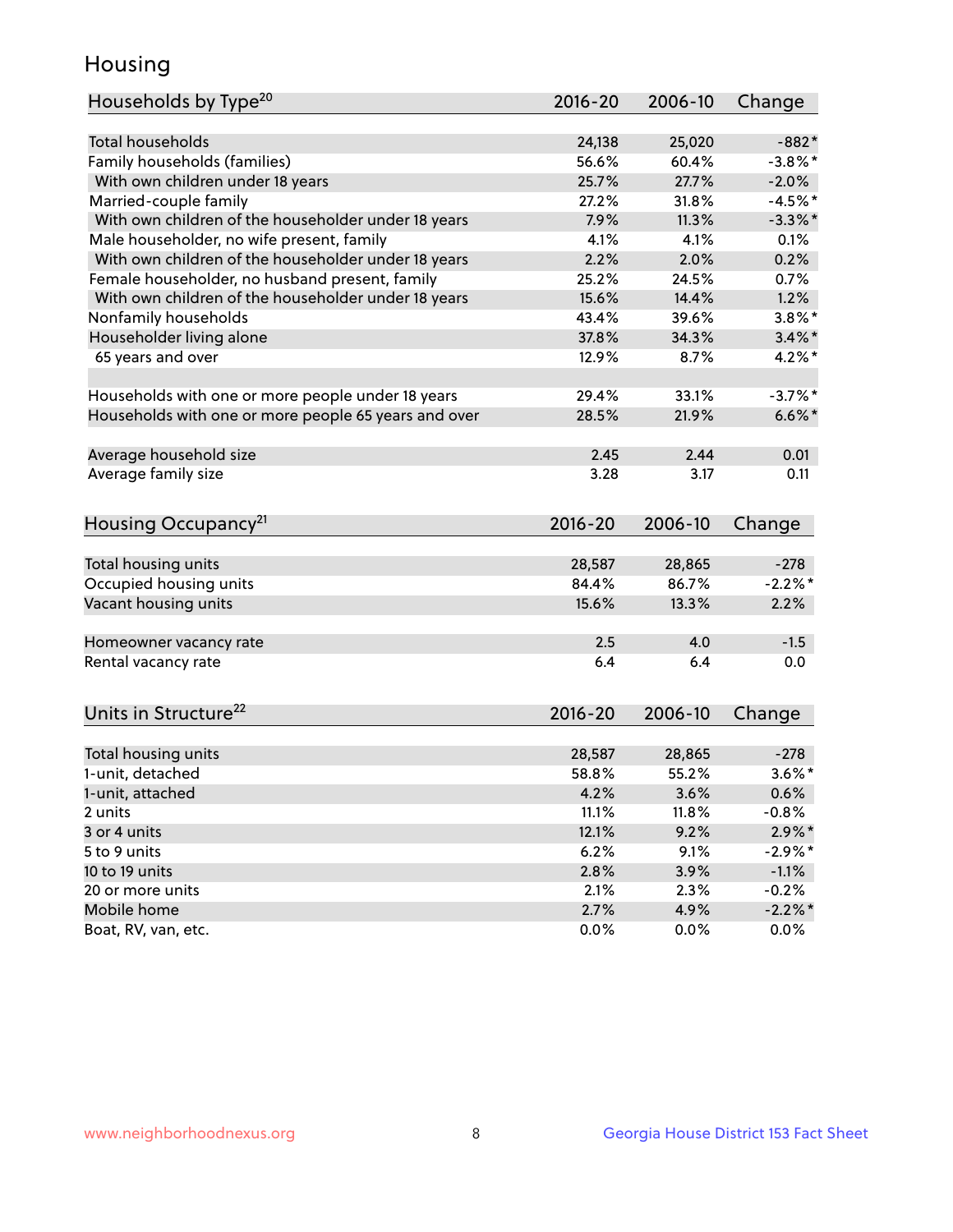## Housing, Continued...

| Year Structure Built <sup>23</sup>             | 2016-20     | 2006-10 | Change     |
|------------------------------------------------|-------------|---------|------------|
| Total housing units                            | 28,587      | 28,865  | $-278$     |
| Built 2014 or later                            | 0.7%        | (X)     | (X)        |
| Built 2010 to 2013                             | 1.9%        | (X)     | (X)        |
| Built 2000 to 2009                             | 10.3%       | 10.2%   | 0.1%       |
| Built 1990 to 1999                             | 12.1%       | 11.0%   | 1.0%       |
| Built 1980 to 1989                             | 14.9%       | 12.7%   | $2.1\%$ *  |
| Built 1970 to 1979                             | 16.2%       | 21.2%   | $-5.0\%$ * |
| Built 1960 to 1969                             | 15.8%       | 17.7%   | $-1.9%$    |
| Built 1950 to 1959                             | 16.5%       | 17.4%   | $-0.9%$    |
| Built 1940 to 1949                             | 6.6%        | 5.8%    | 0.8%       |
| Built 1939 or earlier                          | 5.1%        | 4.0%    | 1.1%       |
|                                                |             |         |            |
| Housing Tenure <sup>24</sup>                   | $2016 - 20$ | 2006-10 | Change     |
| Occupied housing units                         | 24,138      | 25,020  | $-882*$    |
| Owner-occupied                                 | 41.0%       | 43.0%   | $-2.0%$    |
| Renter-occupied                                | 59.0%       | 57.0%   | 2.0%       |
|                                                |             |         |            |
| Average household size of owner-occupied unit  | 2.31        | 2.38    | $-0.07$    |
| Average household size of renter-occupied unit | 2.55        | 2.49    | 0.06       |
| Residence 1 Year Ago <sup>25</sup>             | $2016 - 20$ | 2006-10 | Change     |
| Population 1 year and over                     | 62,547      | 64,440  | $-1,893$   |
| Same house                                     | 76.8%       | 73.0%   | $3.8\%$ *  |
| Different house in the U.S.                    | 23.0%       | 26.4%   | $-3.4\%$ * |
| Same county                                    | 14.5%       | 14.5%   | 0.0%       |
| Different county                               | 8.5%        | 11.9%   | $-3.4\%$ * |
| Same state                                     | 5.8%        | 9.7%    | $-3.9\%$ * |
| Different state                                | 2.7%        | 2.2%    | 0.5%       |
| Abroad                                         | 0.2%        | 0.6%    | $-0.4%$    |
|                                                |             |         |            |
| Value of Housing Unit <sup>26</sup>            | $2016 - 20$ | 2006-10 | Change     |
| Owner-occupied units                           | 9,892       | 10,758  | $-866*$    |
| Less than \$50,000                             | 13.2%       | 13.6%   | $-0.4%$    |
| \$50,000 to \$99,999                           | 30.7%       | 35.9%   | $-5.2%$    |
| \$100,000 to \$149,999                         | 20.8%       | 22.3%   | $-1.5%$    |
| \$150,000 to \$199,999                         | 17.6%       | 13.7%   | 3.9%       |
| \$200,000 to \$299,999                         | 12.1%       | 10.4%   | 1.7%       |
| \$300,000 to \$499,999                         | 4.1%        | 2.3%    | 1.7%       |
| \$500,000 to \$999,999                         | 1.1%        | 1.0%    | 0.0%       |
| \$1,000,000 or more                            | 0.5%        | 0.6%    | $-0.2%$    |
| Median (dollars)                               | 112,749     | 100,978 | $11,772*$  |
| Mortgage Status <sup>27</sup>                  | $2016 - 20$ | 2006-10 | Change     |
| Owner-occupied units                           | 9,892       | 10,758  | $-866*$    |
| Housing units with a mortgage                  | 55.9%       | 62.1%   | $-6.1\%$ * |
| Housing units without a mortgage               | 44.1%       | 37.9%   | $6.1\%$ *  |
|                                                |             |         |            |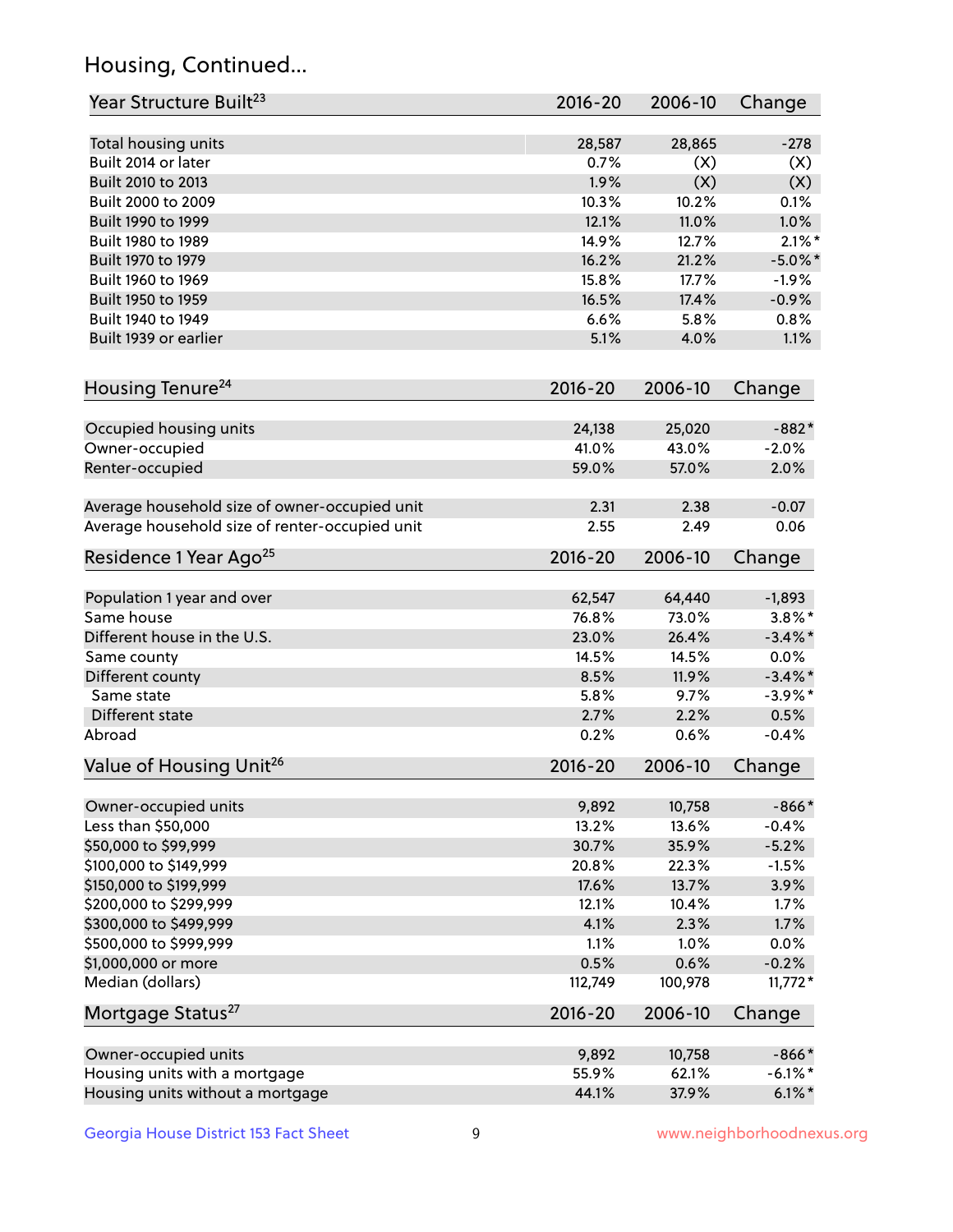## Housing, Continued...

| Selected Monthly Owner Costs <sup>28</sup>                                            | 2016-20 | 2006-10 | Change      |
|---------------------------------------------------------------------------------------|---------|---------|-------------|
| Housing units with a mortgage                                                         | 5,531   | 6,676   | $-1,145*$   |
| Less than \$300                                                                       | 0.0%    | 0.0%    | 0.0%        |
| \$300 to \$499                                                                        | 1.4%    | 3.6%    | $-2.2%$     |
| \$500 to \$999                                                                        | 31.4%   | 40.9%   | $-9.6%$     |
| \$1,000 to \$1,499                                                                    | 39.0%   | 33.1%   | 5.9%        |
| \$1,500 to \$1,999                                                                    | 19.5%   | 14.0%   | 5.5%        |
| \$2,000 to \$2,999                                                                    | 6.4%    | 6.5%    | $-0.1%$     |
| \$3,000 or more                                                                       | 2.3%    | 1.9%    | 0.4%        |
| Median (dollars)                                                                      | 1,177   | 1,062   | $115*$      |
| Housing units without a mortgage                                                      | 4,360   | 4,081   | 279         |
| Less than \$150                                                                       | 2.6%    | 4.0%    | $-1.3%$     |
| \$150 to \$249                                                                        | 7.0%    | 17.4%   | $-10.3%$    |
| \$250 to \$349                                                                        | 16.1%   | 31.9%   | $-15.8\%$ * |
| \$350 to \$499                                                                        | 33.0%   | 26.1%   | 6.9%        |
| \$500 to \$699                                                                        | 25.7%   | 13.2%   | 12.4%       |
| \$700 or more                                                                         | 15.6%   | 7.4%    | 8.2%        |
| Median (dollars)                                                                      | 464     | 338     | $126*$      |
| Household Income <sup>29</sup>                                                        |         |         |             |
| Housing units with a mortgage (excluding units where<br>SMOCAPI cannot be computed)   | 5,481   | 6,675   | $-1,195$    |
| Less than 20.0 percent                                                                | 44.6%   | 42.3%   | 2.3%        |
| 20.0 to 24.9 percent                                                                  | 16.7%   | 16.2%   | 0.5%        |
| 25.0 to 29.9 percent                                                                  | 11.2%   | 9.6%    | 1.6%        |
| 30.0 to 34.9 percent                                                                  | 5.8%    | 8.5%    | $-2.7%$     |
| 35.0 percent or more                                                                  | 21.7%   | 23.4%   | $-1.7%$     |
| Not computed                                                                          | 51      | 1       | 50          |
| Housing unit without a mortgage (excluding units where<br>SMOCAPI cannot be computed) | 4,234   | 3,996   | 238         |
| Less than 10.0 percent                                                                | 39.0%   | 40.6%   | $-1.7%$     |
| 10.0 to 14.9 percent                                                                  | 20.2%   | 18.3%   | 1.9%        |
| 15.0 to 19.9 percent                                                                  | 13.4%   | 16.3%   | $-2.9%$     |
| 20.0 to 24.9 percent                                                                  | 7.6%    | 5.4%    | 2.2%        |
| 25.0 to 29.9 percent                                                                  | 4.3%    | 4.2%    | 0.1%        |
| 30.0 to 34.9 percent                                                                  | 1.9%    | 3.2%    | $-1.3%$     |
| 35.0 percent or more                                                                  | 13.6%   | 12.0%   | 1.6%        |
| Not computed                                                                          | 126     | 85      | 41          |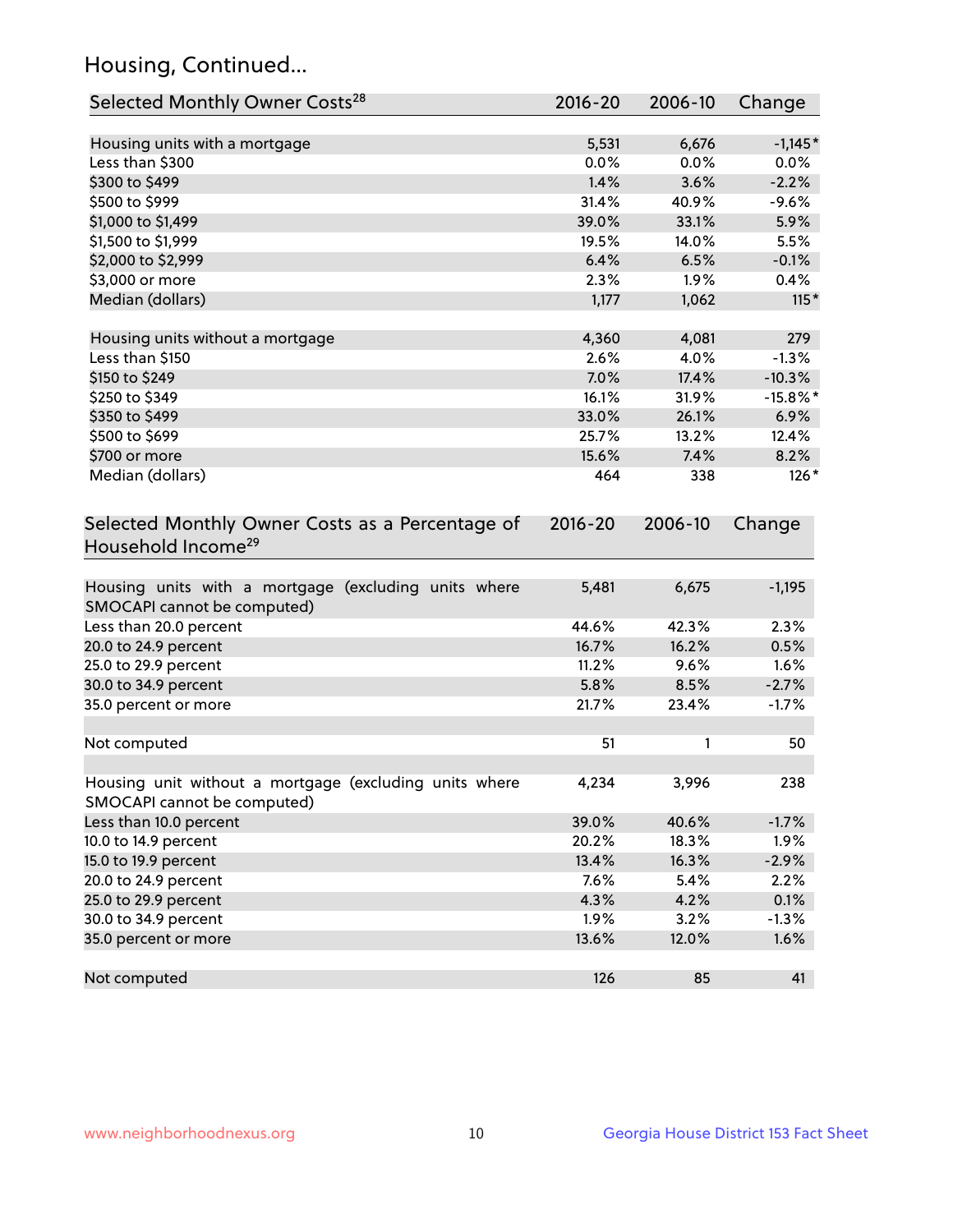## Housing, Continued...

| Gross Rent <sup>30</sup>   | 2016-20 | 2006-10 | Change      |
|----------------------------|---------|---------|-------------|
|                            |         |         |             |
| Occupied units paying rent | 13,756  | 13,727  | 29          |
| Less than \$200            | 0.5%    | 1.8%    | $-1.4%$     |
| \$200 to \$499             | 10.4%   | 24.3%   | $-13.8\%$ * |
| \$500 to \$749             | 36.7%   | 43.9%   | $-7.2%$ *   |
| \$750 to \$999             | 29.0%   | 24.8%   | 4.3%        |
| \$1,000 to \$1,499         | 20.5%   | 4.4%    | 16.1%*      |
| \$1,500 to \$1,999         | 1.9%    | 0.3%    | 1.6%        |
| \$2,000 or more            | 0.9%    | 0.5%    | $0.4\%$     |
| Median (dollars)           | 767     | 630     | $136*$      |
|                            |         |         |             |
| No rent paid               | 491     | 536     | $-45$       |

| Gross Rent as a Percentage of Household Income <sup>31</sup>                   | $2016 - 20$ | 2006-10  | Change  |
|--------------------------------------------------------------------------------|-------------|----------|---------|
|                                                                                |             |          |         |
| Occupied units paying rent (excluding units where GRAPI<br>cannot be computed) | 13,462      | 13,292   | 170     |
| Less than 15.0 percent                                                         | 15.0%       | 11.9%    | 3.1%    |
| 15.0 to 19.9 percent                                                           | 11.7%       | 12.2%    | $-0.6%$ |
| 20.0 to 24.9 percent                                                           | $10.8\%$    | $11.9\%$ | $-1.1%$ |
| 25.0 to 29.9 percent                                                           | 9.8%        | 10.1%    | $-0.3%$ |
| 30.0 to 34.9 percent                                                           | 9.1%        | 8.3%     | 0.8%    |
| 35.0 percent or more                                                           | 43.7%       | 45.6%    | $-1.9%$ |
|                                                                                |             |          |         |
| Not computed                                                                   | 785         | 971      | $-186$  |

## Transportation

| Commuting to Work <sup>32</sup>           | 2016-20 | 2006-10 | Change     |
|-------------------------------------------|---------|---------|------------|
|                                           |         |         |            |
| Workers 16 years and over                 | 24,660  | 24,920  | $-260$     |
| Car, truck, or van - drove alone          | 77.4%   | 76.6%   | 0.9%       |
| Car, truck, or van - carpooled            | 11.9%   | 14.7%   | $-2.8\%$ * |
| Public transportation (excluding taxicab) | $1.6\%$ | $1.4\%$ | 0.1%       |
| Walked                                    | 2.7%    | 4.2%    | $-1.5%$    |
| Other means                               | $1.7\%$ | $0.8\%$ | 0.9%       |
| Worked at home                            | 4.7%    | 2.4%    | 2.3%       |
|                                           |         |         |            |
| Mean travel time to work (minutes)        | 18.7    | 17.3    | 1.4        |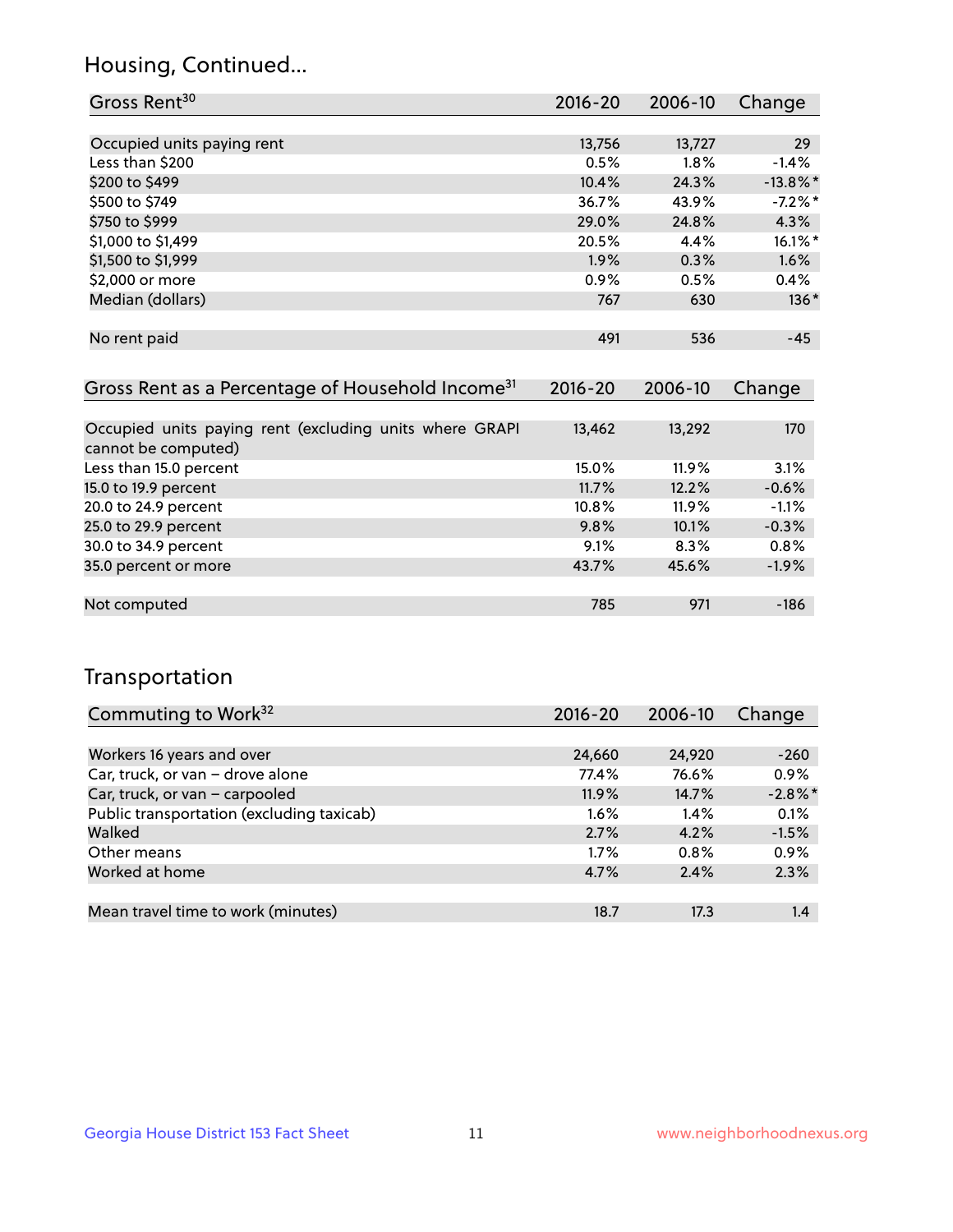## Transportation, Continued...

| Vehicles Available <sup>33</sup> | $2016 - 20$ | 2006-10 | Change  |
|----------------------------------|-------------|---------|---------|
|                                  |             |         |         |
| Occupied housing units           | 24.138      | 25,020  | $-882*$ |
| No vehicles available            | 13.7%       | 13.2%   | 0.5%    |
| 1 vehicle available              | 42.3%       | 44.6%   | $-2.4%$ |
| 2 vehicles available             | 30.4%       | 29.4%   | 1.0%    |
| 3 or more vehicles available     | 13.6%       | 12.8%   | 0.8%    |

#### Health

| Health Insurance coverage <sup>34</sup>                 | 2016-20 |
|---------------------------------------------------------|---------|
|                                                         |         |
| Civilian Noninstitutionalized Population                | 61,712  |
| With health insurance coverage                          | 83.8%   |
| With private health insurance coverage                  | 50.5%   |
| With public health coverage                             | 44.3%   |
| No health insurance coverage                            | 16.2%   |
| Civilian Noninstitutionalized Population Under 19 years | 16,783  |
| No health insurance coverage                            | 7.0%    |
| Civilian Noninstitutionalized Population 19 to 64 years | 35,880  |
| In labor force:                                         | 25,551  |
| Employed:                                               | 23,005  |
| With health insurance coverage                          | 79.2%   |
| With private health insurance coverage                  | 71.4%   |
| With public coverage                                    | 11.0%   |
| No health insurance coverage                            | 20.8%   |
| Unemployed:                                             | 2,546   |
| With health insurance coverage                          | 54.0%   |
| With private health insurance coverage                  | 27.9%   |
| With public coverage                                    | 31.7%   |
| No health insurance coverage                            | 46.0%   |
| Not in labor force:                                     | 10,329  |
| With health insurance coverage                          | 73.2%   |
| With private health insurance coverage                  | 33.5%   |
| With public coverage                                    | 45.1%   |
| No health insurance coverage                            | 26.8%   |